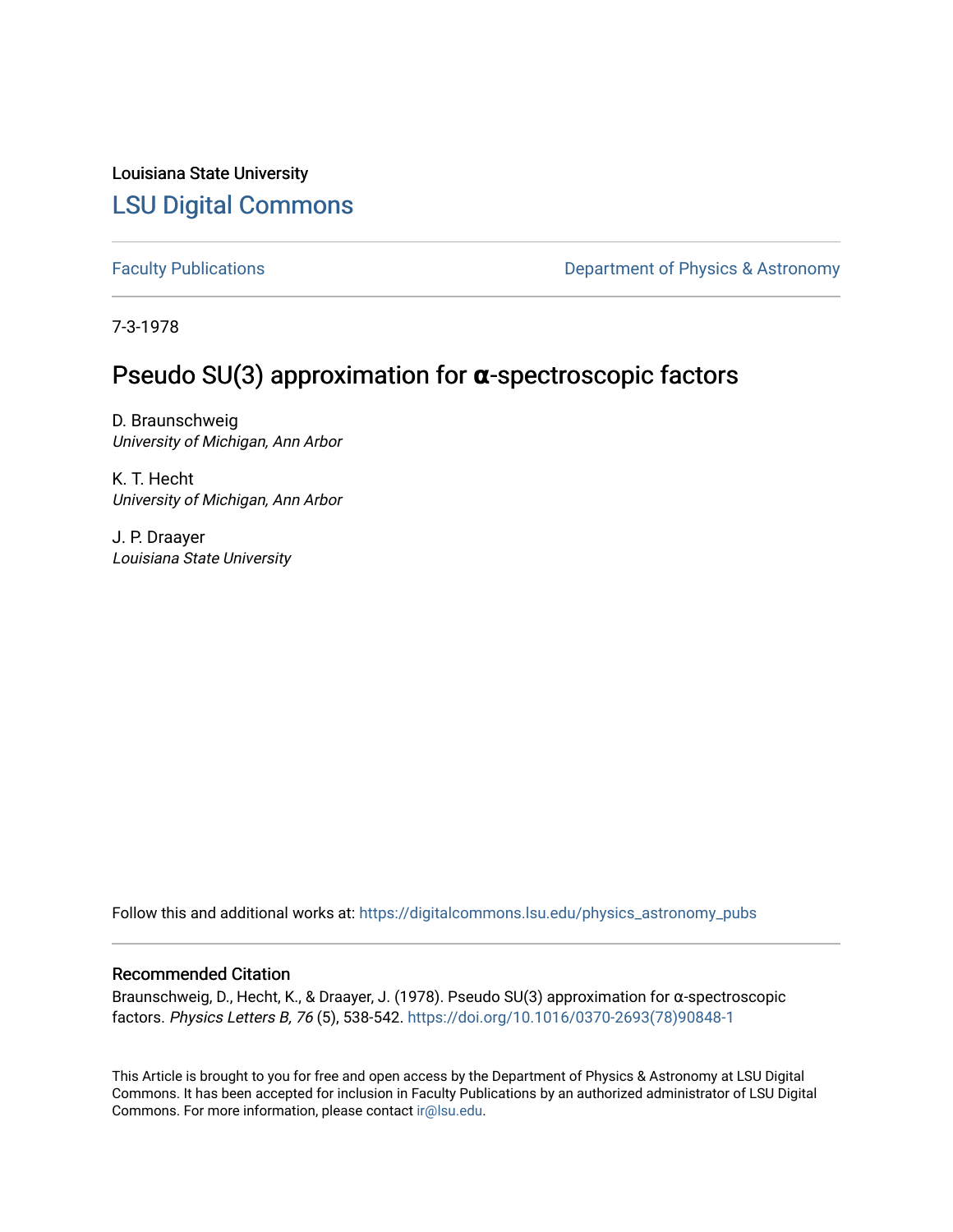#### **PSEUDO SU(3) APPROXIMATION FOR a-SPECTROSCOPIC FACTORS**

D. BRAUNSCHWEIG and K.T. HECHT<sup>1</sup>

*Physics Department, University of Michigan, Ann Arbor, M148109, USA* 

and

J.P. DRAAYER I *Department of Physics and Astronomy, Louisiana State University, Baton Rouge, LA 70803, USA* 

Received 6 March 1978 Revised manuscript received 4 May 1978

Estimates for a-transfer strengths based on the pseudo SU(3) model are tested, a-cluster functions are shown to have large overlaps with pseudo SU(3) representations of highest symmetry. Pseudo SU(3) estimates are compared with  $f_{5/2}p_{3/2}p_{1/2}$  shell model predictions for  $\alpha$ -transfers from Ni to Zn isotopes.

Many data have recently been accumulated on  $\alpha$ particle spectroscopic strengths in both sd shell  $[1-3]$ and fp shell [4] nuclei. Since the wave function for the  $\alpha(A-4)$  relative motion in an A-particle nucleus carries a single SU(3) representation [5], and since the  $\alpha$ spectroscopic strength is highly concentrated in a few rotational bands in nuclei of good SU(3) symmetry, analyses in terms of the  $SU(3)$  shell model [5,6] have been very fruitful for nuclei in the first half of the sd shell. Predictions based on the simplest SU(3) approximations, in which both initial and final nuclear wave functions are assumed to have pure  $SU(3) - SU(4)$  symmetry, have been remarkably successful in explaining both the ground state systematics [7] and the relative strengths within the lowest rotational bands [1] and are moreover in good agreement with much more detailed shell model calculations [8]. SU(3) symmetry breaks down in heavier nuclei. Consequently it is more difficult to exploit the inherent SU(3) symmetry of the  $\alpha$ -transfer process valid for reaction analyses based on the assumption of a single-cluster transfer mechanism with relative motion function carrying a definite number of oscillator quanta (fixed  $2N + L$ ).

It is the purpose of this note to investigate the pos-

sibility that the pseudo  $SU(3)$  model [9,10] may furnish a simple means for semiquantitative estimates of a-transfer strengths in heavier nuclei. For this purpose recent experimental results [4] and analyses [11] for nuclei in the  $f_{5/2}p_{3/2}p_{1/2}$  shell with  $A > 56$  are of special interest, particularly since the  $\alpha$ -transfers from ground states to low-lying final states account for relatively high percentages of sum rule limits, indicating a shell model structure with considerable  $\alpha$ -clustering. In addition, Akiyama et al. [12] have shown that nuclei in the Cu and Zn region of the  $f_{5/2}p_{3/2}p_{1/2}$  or pseudo sd shell have low lying states of good pseudo  $SU(3)$  symmetry rivalling that of the corresponding F and Ne isotopes in the real sd shell. In making the association between the real  $f_{5/2}p_{3/2}p_{1/2}$  and pseudo  $\mathfrak{F}_{5/2}\mathfrak{F}_{3/2}\mathfrak{F}_{1/2}$  wave functions it is important to fix the relative phases of the single particle wave functions such as to optimize the goodness of the pseudo coupling. Of the 4 possible choices for these relative phases by far the best pseudo SU(3) symmetry results when the f<sub>5/2</sub> and  $\tilde{d}_{5/2}$ , and  $p_{1/2}$  and  $\tilde{s}_{1/2}$  wave functions have similar magnitudes and signs in the surface region of the nucleus [12]. (Earlier estimates of the pseudo SU(3) content of  $59$ Cu and  $60$ Zn by Strottman [ 13], have been recalculated with revised phases [14], and are now in good agreement with

<sup>1</sup> Supported by the National Science Foundation.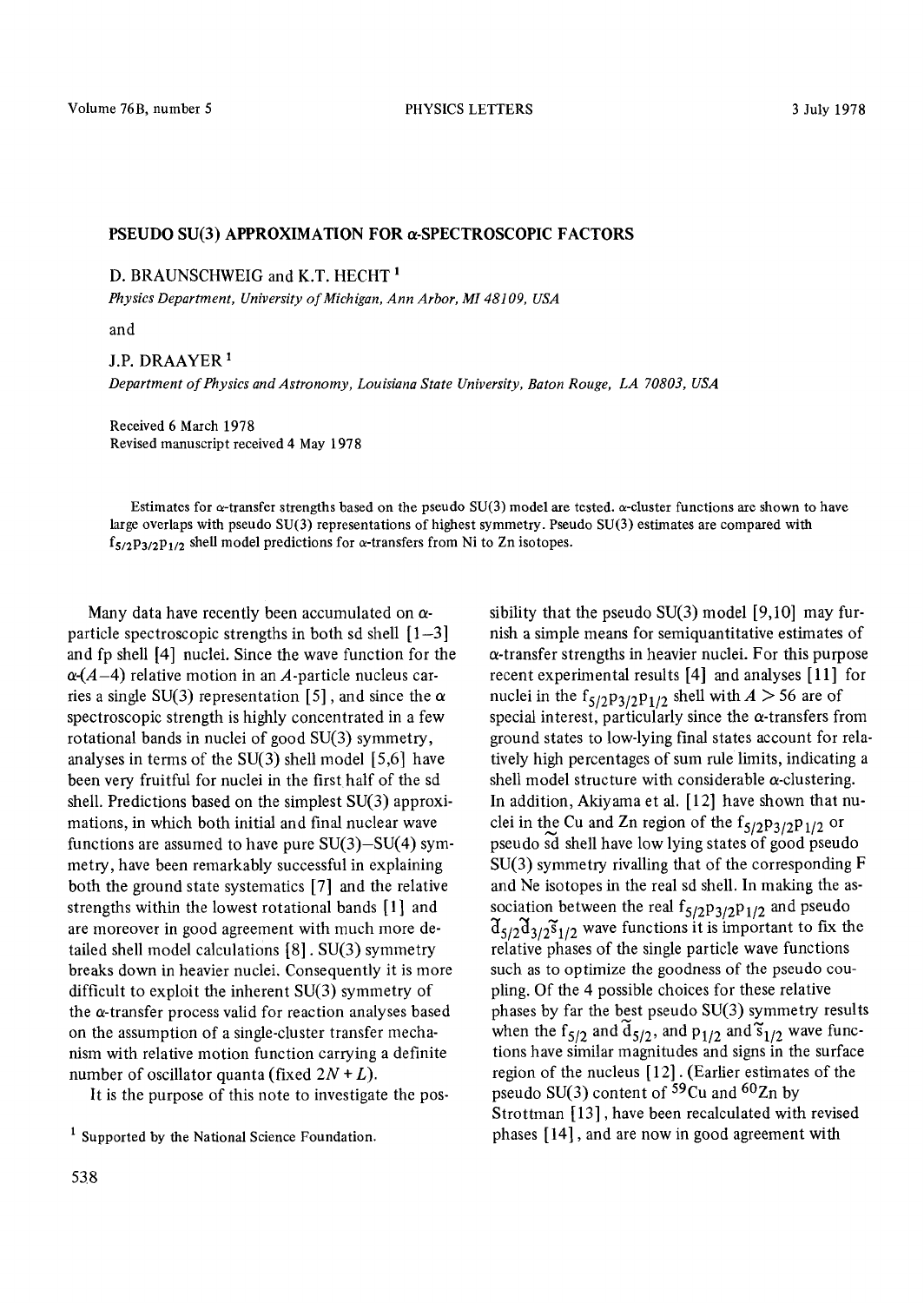Table 1 Overlaps of the (fp)<sup>4</sup> ( $\lambda \mu$ ) = (12, 0)  $\alpha$ -cluster function with the  $(\tilde{sd})^4$  $(\tilde{\lambda}\tilde{\mu})$  = (80) 4-particle functions.

|          |        | L $\langle (\widetilde{\mathfrak{F0}}) L   (12, 0) L \rangle$ $\langle (\widetilde{\mathfrak{F0}}) L   (12, 0) L \rangle f_{5/2} p_{3/2} p_{1/2}$ a) |  |
|----------|--------|------------------------------------------------------------------------------------------------------------------------------------------------------|--|
| $\bf{0}$ | 0.61   | 0.83                                                                                                                                                 |  |
|          | 2 0.58 | 0.85                                                                                                                                                 |  |
| 4        | 0.52   | 0.87                                                                                                                                                 |  |
| 6.       | 0.42   | 0.91                                                                                                                                                 |  |
| 8        | 0.27   | 0.96                                                                                                                                                 |  |

a) Column 2 lists the overlap of  $\langle (80) L |$  with a function obtained by renormalizing to unity the  $(f_{5/2}p_{3/2}p_{1/2})^4$  part of  $|(12, 0)L\rangle$ .

those of Akiyama et al. [12]. Approximately 70% of the ground state of  $60Zn$ , e.g., is made up of the leading pseudo SU(3) representation (80), pseudo space symmetry  $[4]$ .) To show that the pseudo SU(3) scheme can lead to simple estimates of  $\alpha$ -transfer strengths, in complete analogy with SU(3) in the real sd shell, it is necessary, in addition, to show that the 4-particle  $\alpha$ -cluster functions are dominated by a single pseudo SU(3) representation of highest possible symmetry. One purpose of this note is to show that this requirement is satisfied. Paradoxically, however, we also show that, although the simplest pseudo SU(3) approximation yields relative strengths in excellent agreement with predictions based on detailed  $f_{5/2}p_{3/2}p_{1/2}$  shell model calculations, differences in absolute strengths are large. These differences signal the importance of lower pseudo symmetry admixtures in the nuclear wave function and in the  $\alpha$ -transfer operator.

The 4-nucleon wave function for an  $\alpha$ -cluster transferred into a real fp-shell configuration has pure SU(3) symmetry,  $(\lambda u) = (12, 0)$ , provided the  $\alpha$ -cluster has the same size in both projectile and residual nuclei. When projected onto the  $f_{5/2}p_{3/2}p_{1/2}$  or pseudo sd shell subspace, this function is a linear combination of all possible 4-nucleon pseudo SU(3)-SU(4) representations with  $T = 0$ . Table 1 shows, however, that it is dominated by the leading representation  $(\widetilde{\lambda \mu}) = (80)$ ,  $[f] = [4]$   $\tilde{S} = T = 0$ . Column 1 of table 1 gives the overlap of the normalized  $(\tilde{sd})^4(\tilde{\lambda}\tilde{\mu}) = (80)$  wave function with the full  $(fp)^{4}(\lambda \mu) = (12, 0)$   $\alpha$ -cluster wave function. Column 2 gives the overlap of  $(sd)^4(\lambda\mu)$  $= (80)$  with a renormalized  $(fp)^4(\lambda \mu) = (12, 0)$  function in which all components  $(f_{7/2})^n (f_{5/2}p_{3/2}p_{1/2})^{4-n}$ with  $n \neq 0$  have been set equal to zero. Since only

components with  $n = 0$  can contribute to the  $\alpha$ -spectroscopic strength for  $\alpha$ -transfer into a nucleus with a full  $f_{7/2}$  shell only the pseudo SU(3) content of this part of the (fp)<sup>4</sup> ( $\lambda \mu$ ) = (12, 0) function is of relevance for a-transfer into such a nucleus. The results of table 1 show that the  $(\widetilde{\lambda \mu}) = (80) \widetilde{\text{sd}}^4$  wave function is not only the major component of this part of the  $(\text{fp})^4(\lambda\mu)$  $= (12, 0)$  function, but that these  $(80)$  overlaps are only mildly dependent on  $L$ . Moreover, these  $(80)$ overlaps which vary from 0.83 for  $L = 0$  to 0.96 for  $L$ = 8, are very similar to the  $(\widetilde{80})$  overlaps of the eigenfunctions of the  $(sd)^4$  nucleus <sup>60</sup>Zn resulting from the diagonalization of a realistic effective interaction hamiltonian [12]. The overlap between the  $(sd)^4(\lambda\mu)$ = (80) wave function and the renormalized  $f_{5/2}p_{3/2}p_{1/2}$  part of the real  $(\lambda \mu) = (12, 0)$  function is 0.83 for the  $J = 0$  state when  $(\widetilde{\lambda \mu}) = (80)$  is defined, as it is in table 1, using the physically meaningful phase choices discussed above. This overlap of 0.83 would be reduced to 0.46, 0.35, or 0.33 for the  $J = 0$  states of the three other possible pseudo SU(3) symmetries, where these are obtained by changing the relative phases of both f to p and  $\tilde{s}$  to  $\tilde{d}$ , or only f to p, or only  $\tilde{\mathbf{s}}$  to  $\tilde{\mathbf{d}}$  (in that order for the three numbers listed). This again points out the importance of the proper choice of phases in making the association between the real  $f_{5/2}p_{3/2}p_{1/2}$  and pseudo  $d_{5/2}d_{3/2}s_{1/2}$  functions. With the definition of  $(\lambda \mu)$  = (80) which is physically meaningful [i.e. with phase choices which make (80) dominant in the  $(\lambda \mu) = (12, 0)$  wave function], the remainder of the (12, 0) intensity is concentrated partly in the next highest  $(\lambda \mu)$  but has many small components distributed among the remaining pseudo  $SU(3) - SU(4)$ representations with  $T = 0$ . For the  $J = 0$  state, e.g., the intensities are 69.6% ( $\lambda \mu$ ) = (80), pseudo space symmetry  $\left[\widetilde{4}\right]\widetilde{L}=\widetilde{S}=0; 17.3\%$   $\left(\widetilde{\lambda\mu}\right)=(61)$   $\left[\widetilde{3}\right]\widetilde{L}=\widetilde{S}=1;$ 1.7%  $(\lambda \tilde{\mu}) = (42) [\tilde{4}] \tilde{L} = \tilde{S} = 0; 1.2\% (\lambda \tilde{\mu}) = (42) [\tilde{2}\tilde{2}]$  $\widetilde{L} = \widetilde{S} = 0$ ; and  $0.9\%$  ( $\widetilde{\lambda \mu}$ ) = (42) [22]  $\widetilde{L} = \widetilde{S} = 2$ ; the remainder being fragmented into even smaller pieces among the remaining  $(\lambda \mu)$  [f]  $\widetilde{L}, \widetilde{S}$  components.

Since the  $(\tilde{\lambda}\tilde{\mu})$  = (80) components have large 4-particle fractional parentage coefficients, particularly between initial and final states of high  $(\lambda \mu)$  symmetry, a simple pseudo SU(3) approximation, one in which the small  $(\lambda \mu)$  components of the 4-particle transfer operator are neglected altogether, may give a reasonable estimate of the  $\alpha$ -spectroscopic amplitudes for stripping into the  $f_{5/2}p_{3/2}p_{1/2}$  configuration of a nucleus with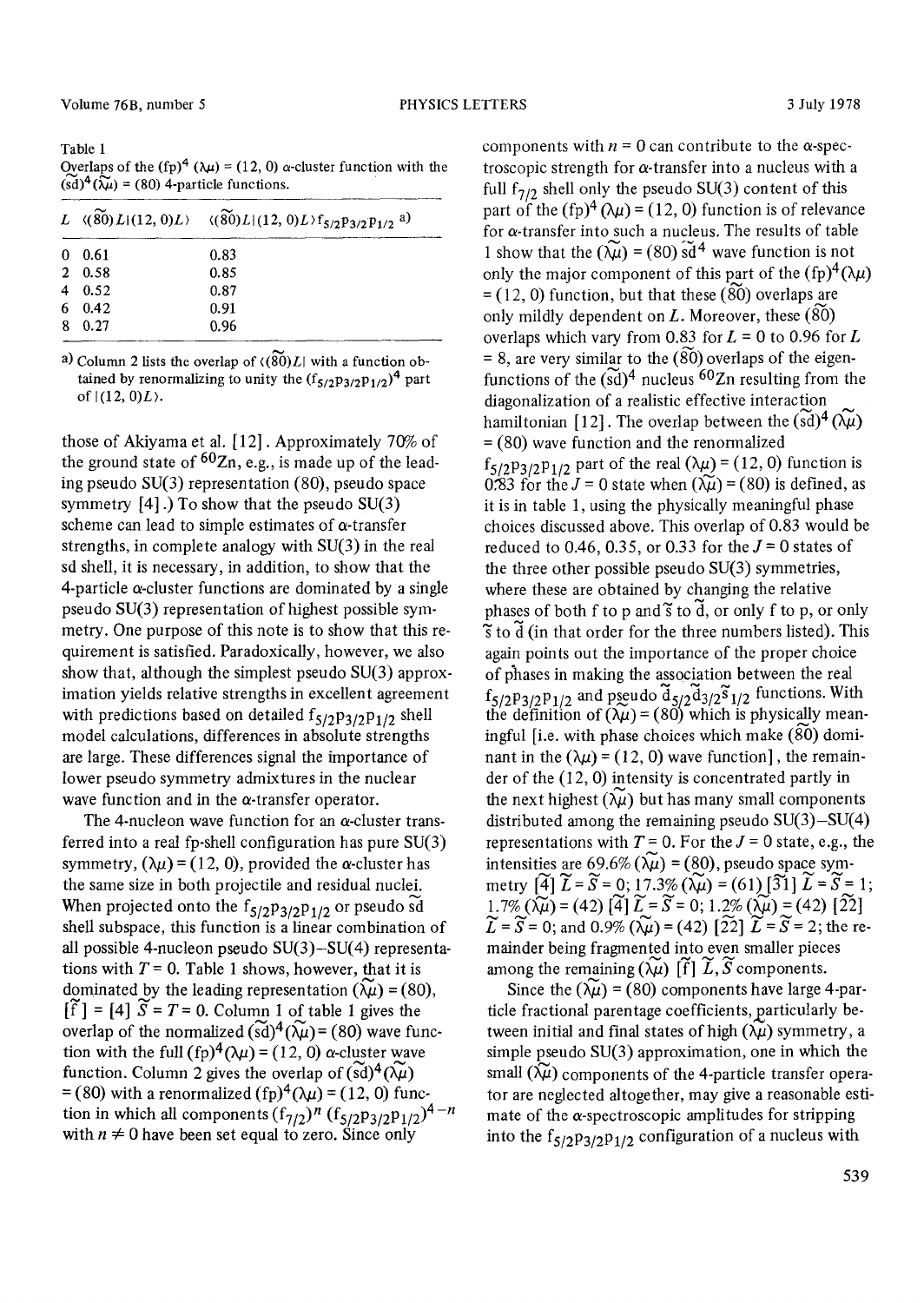### Table 2

Comparison of shell model  $\alpha$ -spectroscopic factors with the pseudo SU(3) approximation. Numbers in columns 1 and 2 give  $\alpha$ -strengths relative to the ground state transitions. Numbers in parentheses give the absolute ground state predictions.

| K              | L            | $S_{\alpha}$ (pseudo SU(3)<br>approximation) <sup>a)</sup>                          | $S_{\alpha}$ (f <sub>5/2</sub> P <sub>3/2</sub> P <sub>1/2</sub><br>shell model) b) |
|----------------|--------------|-------------------------------------------------------------------------------------|-------------------------------------------------------------------------------------|
|                |              | ${}^{58}\text{Ni}(0^+) \rightarrow {}^{62}\text{Zn}(L^+)[(40) \rightarrow (82)]$    |                                                                                     |
| 0              | 0            | 1.00(0.010)                                                                         | 1.00(0.020)                                                                         |
| $\theta$       | $\mathbf{2}$ | 0.70                                                                                | 0.70                                                                                |
| 0              | 4            | 0.26                                                                                | 0.29                                                                                |
| $\overline{2}$ | 2            | 0.004                                                                               | 0.001                                                                               |
| $\mathbf{2}$   | 4            | 0.046                                                                               | 0.029                                                                               |
|                |              | ${}^{60}\text{Ni}(0^+) \rightarrow {}^{64}\text{Zn}(L^+)[(42) \rightarrow (10, 0)]$ |                                                                                     |
| 0              | 0            | 1.00(0.0039)                                                                        | 1.00(0.018)                                                                         |
| 0              | 2            | 0.59                                                                                | 0.59                                                                                |
| n              | 4            | 0.11                                                                                | 0.18                                                                                |

a) The pseudo  $SU(3)$  approximation is given by eq. (1). The assumed initial and final state  $(\tilde{\lambda}\tilde{\mu})$  are indicated in [ ].

b) The shell model predictions are those of Bennett, Fulbright, van Hienen, Chung and Wildenthal [11].

 $A > 56$ , assuming full  $f_{7/2}$  shell. With the additional assumption that both initial and final states have pure pseudo  $SU(3)$ -SU(4) symmetry, the  $\alpha$ -spectroscopic factor in this extreme pseudo SU(3) approximation can be estimated from the approximation formula

$$
S_{\alpha} \approx \left(\frac{A}{A-4}\right)^8 \langle [4](12,0)L | [\widetilde{4}] (\widetilde{80}) L \rangle^2 G^2((\widetilde{8d})^4)
$$
  
 
$$
\times A_{\widetilde{L}\widetilde{S}J}^2 \langle [\widetilde{f}] (\widetilde{\lambda_f} \mu_f) || ||\chi^+[\widetilde{4}] (\widetilde{80}) || || [\widetilde{i}] (\widetilde{\lambda_i} \mu_i) \rangle^2 , \tag{1}
$$

where the 4-particle cfp's are given in terms of the quadruple-barred reduced matrix elements of  $x^{+[4]}$  (80) which can be read from the tables of ref. [6] or obtained from ref. [15]. The  $A\tilde{\gamma}\tilde{\gamma}$  factors give the dependence on SU(3), SU(4) subgroup labels [6]. For an initial state with  $\widetilde{L} = \widetilde{S} = 0$  (even nucleus), the  $A\widetilde{\chi}\widetilde{\chi}_J$  factor is merely an SU(3)/R(3) reduced Wigner coefficient  $\langle (\lambda_i \mu_i) 0; (80) L || (\lambda_f \mu_f) L \rangle$ . The G-factor appearing in the pseudo-sd-shell formula (1) is rigorously identical with that for the real sd shell,  $G = \frac{8!}{ }$  $(2!)^4 4^8$ ] <sup>1/2</sup>. The overlaps between the (12, 0)  $\alpha$ -cluster function and the (80) pseudo SU(3) components can be read from the first column of table 1. The  $[A]$  $(A - 4)$ ]<sup>8</sup> factor involves an approximation that is additional to the assumptions of pure pseudo  $SU(3)$ -SU(4) symmetry for the initial nuclear state, transferred  $\alpha$ -state, and final nuclear state. In the real sd shell the factor  $[(A - 4)/A]$   $\mathcal{Q}/2$  arises from the projection of the true  $\alpha$ -core relative motion function from a "cluster-like" shell model function [5] which contains spurious center of mass excitations. In the pseudo SU(3) scheme the corresponding factor now involves a projection in the pseudo orbital space. In contrast with the real sd shell where the projection process transforms precisely from cluster-like to true  $\alpha$ -core relative motion functions and thus eliminates spurious content, the  $[A/(A-4)]^8$  factor may now include effects of small components of spurious center of mass excitations in the real orbital space. It is estimated that this leads to errors of no more than  $10-20\%$ .

Complete shell model calculations for a-transfer into the  $f_{5/2}p_{3/2}p_{1/2}$  shell have recently been carried out by Bennett et al. [11] for nuclei near  $A = 56$ . Table 2 gives a comparison of these shell model predictions with the simple pseudo  $SU(3)$  estimate of eq. (1). In view of the rather extreme nature of the approximations inherent in eq. (1) the agreement, at least for relative strengths, is quite remarkable. The absolute ground state to ground state  $\alpha$ -strength predictions (numbers in parentheses in table 2), however, give a different impression suggesting the presence of coherent effects missed in the simple pseudo SU(3) picture. To test this an expanded SU(3) calculation was carried out for the  $58\text{Ni(g.s.}) + \alpha \rightarrow 62\text{Zn(g.s.)}$  transfer. In addition to the  $\widetilde{[f]}(\widetilde{\widetilde{\mathcal{M}}}) = [4]$  (80)  $\widetilde{L} = \widetilde{S} = 0$  (69.6%) part of the  $\alpha$ transfer operator, the  $\left[31\right]$  ( $\tilde{61}$ )  $\tilde{L} = \tilde{S} = 1$  (17.3%) component was taken into account. For  $58Ni(g.s.)$  the complete  $\tilde{sd}$  wave function was used. For  $^{62}Zn$  the basis included all  $(\widetilde{\lambda\mu})$  with  $2\widetilde{\lambda} + \widetilde{\mu} \ge 12$  in the  $[\widetilde{f}]$ = [42] symmetry and states with  $2\tilde{\lambda} + \tilde{\mu} \ge 15$  in all other  $\left[\tilde{f}\right]$  (a basis of dimensionality 12 compared to 148 for the full  $J = 0$  f<sub>5/2</sub>P<sub>3/2</sub>P<sub>1/2</sub> space). This truncation was chosen since states of large intrinsic deformation are favored by effective interactions strongly correlated with  $-\widetilde{Q}\cdot\widetilde{Q}$  such as the ASDI of ref. [11]. The resultant pseudo SU(3) purity of <sup>58</sup>Ni and  $62Zn$  is similar to the SU(3) purity of the analogous real sd shell nuclei  $^{18}$ O and  $^{22}$ Ne. Despite the extended basis only a 9% increase in the predicted  $0^+ \rightarrow 0^+$   $\alpha$ -strength was realized. The remaining difference in the absolute  $\alpha$ strength predictions, a factor of 1/1.83 for  $58$ Ni +  $\alpha$  $\rightarrow$  62 $Z$ n, is therefore somewhat of a mystery. The dif-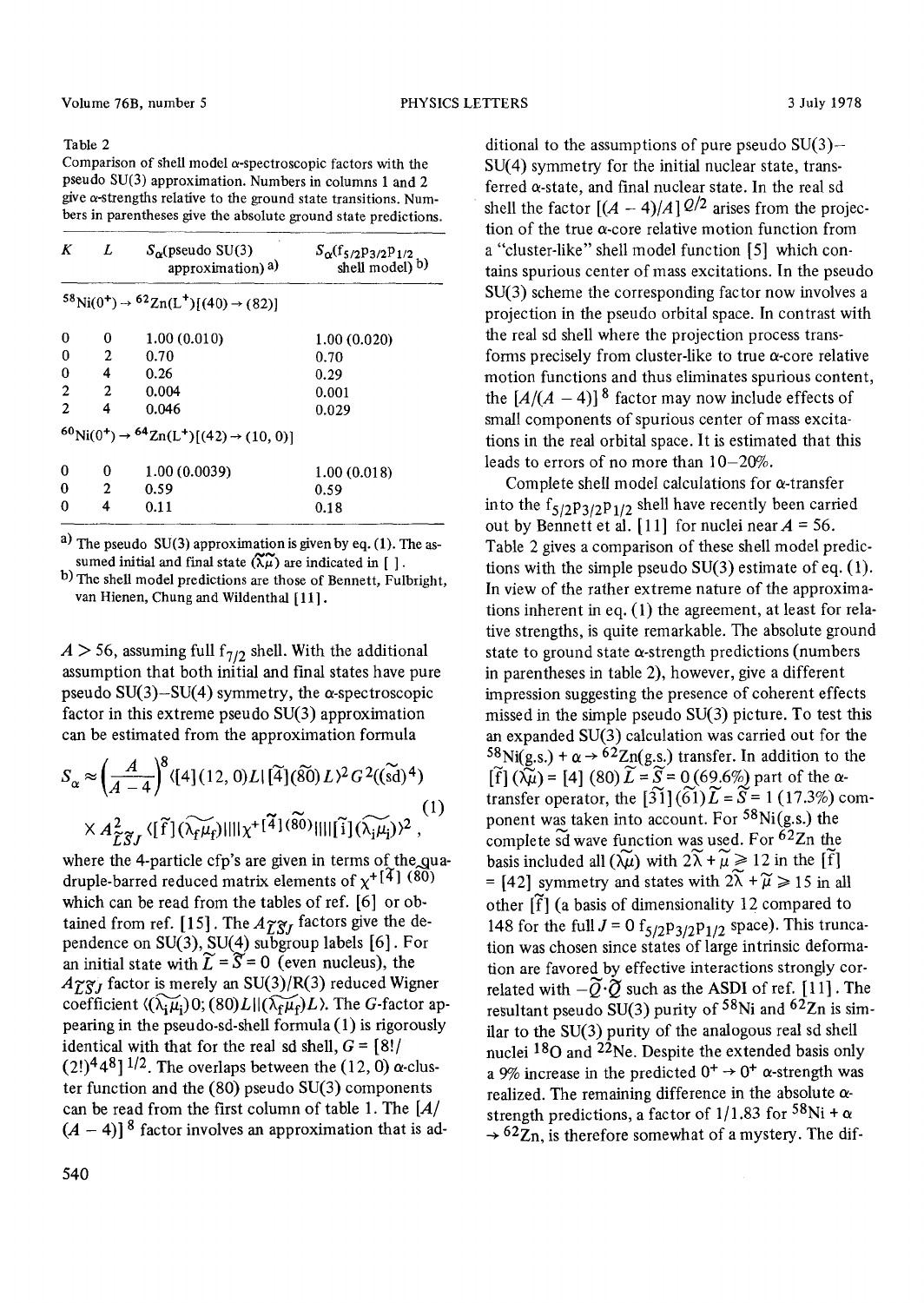Table 3 Overlap of the  $[(\text{sdg})^2(\text{80}) (\text{pfh})^2(10, 0)]$  (18, 0)  $\alpha$ -cluster function with the  $[(\widetilde{pf})^2(60) (\widetilde{sdg})^2(80)](14,0)$  4-particle functions.

|          | $\langle (14, 0)L   (18, 0)L \rangle$ | $\langle (14, 0)L   (18, 0)L \rangle$ a) |
|----------|---------------------------------------|------------------------------------------|
| $\Omega$ | 0.75                                  | 0.83                                     |
|          | 0.74                                  | 0.83                                     |
|          | 0.72                                  | 0.84                                     |

a) Column 2 lists the overlap of  $\langle (14, 0)L |$  with a function obtained by renormalizing to unity that part of  $(18, 0)L$  having proton part  $(g_{7/2}d_{5/2}d_{3/2}s_{1/2})^2$  and neutron part *(h9/2f 7/2fs/2P3/2Pl/2) 2.* 

ference for  ${}^{60}$ Ni +  $\alpha \rightarrow {}^{64}Zn$ , by the larger factor of 1/4.6, is undoubtedly related partly to lower pseudo SU(3) purity in these more neutron-rich nuclei. The calculations for both Ni isotopes show that in the  $\alpha$ transfers from Ni to Zn, within an  $f_{5/2}p_{3/2}p_{1/2}$  model, contributions from many seemingly small but important components other than the leading  $(\lambda \mu)$  in Ni and Zn, and other than the dominant  $(80)$  of the  $\alpha$ -transfer operator, can combine coherently to yield an  $\alpha$ -transfer strength considerably greater than that predicted by the zeroth order pseudo-SU(3) approximation. Despite the excellent agreement for relative strengths, the failure of the simple pseudo SU(3) approximation to reproduce the full shell model predictions for absolute strengths negates the hope of simple easily-generated approximations for  $\alpha$ -strengths in the  $A > 56$  region.

Deformed nuclei in the rare earth region may furnish a further testing ground for the simple pseudo  $SU(3)$  approximation for the  $\alpha$ -transfer process. For rare earth nuclei we have calculated  $\alpha$ -transfer by using a 4-nucleon wave function with  $(\lambda \mu) = (18, 0)$ , built from an  $(sdg)^2$  proton (80) pair coupled with an  $(pfh)^2$ neutron (10, 0) pair. (Experimental  $\alpha$ -spectroscopic factors extracted from recent  $(d, {}^{6}Li)$  reaction analyses by Milder et al. [16] have been based on a single-cluster transfer mechanism with  $2N + L = 18$  for the transferred a-cluster in rare earth nuclei.) Under the assumption that the  $g_{9/2}$  proton and  $h_{11/2}$  neutron shells are filled in nuclei in the  $A = 160$  region, we approximated the a-cluster function by a 4-nucleon function of pseudo SU(3) symmetry  $(\lambda \mu) = (14, 0)$ , built from a  $(\widetilde{\text{pf}})^2$  proton (60) pair coupled with an  $(\widetilde{\text{sdg}})^2$  neutron (80) pair. Table 3 shows that the overlaps between the  $(14, 0)$  pseudo SU(3) representation and the

*(g7/2d5/2d3/2Sl/2)2(h9/2f7/2f5/2P3/2Pl/2) 2* part of the 4-nucleon (18, 0) function are close to unity. Additional assumptions must be made for the symmetries of the initial and final state wave functions. In the strong coupling approximation for the pseudo SU(3) symmetry, in which neutron and proton  $(\lambda \mu)'$ 's are coupled to resultant total  $(\tilde{\lambda \mu})$ , the extreme pseudo SU(3) approximation predicts  $\alpha$ -spectroscopic factors which are too small by factors of  $\sim$ 3 compared with the values of  $S_{\alpha}$ extracted from the experimentally observed  $(d, {}^{6}Li)$ cross sections  $[16]$  for  $154$  Sm and  $166$  Er. An SU(3) weak coupling approximation gives still smaller values. Since conventional shell model predictions for  $\alpha$ -spectroscopic amplitudes, based on pure valence shell model configurations, are known to be smaller than the experimentally observed values in heavy nuclei, the simple pseudo  $SU(3)$  approximation for the  $\alpha$ -spectroscopic strength may nevertheless be a useful estimate for the contributions of the valence shell nucleons. Since the overlap factors of tables 3 and 2 are similar, deviations of the  $\alpha$ -transfer operator from pure  $(\widetilde{\lambda \mu})$  symmetry may lead to difficulties as in the sd shell, and the usefulness of the simple pseudo SU(3) approximation remains to be tested further.

## *References*

- [1] N. Anantaraman, H.E. Gove, J. Toke and J.P. Draayer, Nucl. Phys. A279 (1977) 474; Phys. Lett. 60B (1976) 149; N. Anantaraman, H.E. Gove, J.P. Trentelman, J.P. Draayer and F.C. Jundt, Nucl. Phys. A276 (1977) 119; J.P. Draayer, H.E. Gove, J.P. Trentelman, N. Anantaraman and R.M. DeVries, Phys. Lett. 53B (1974) 250.
- [2] A.M. Vander Molen, J. Janecke and F.D. Becchetti, 2nd Intern. Conf. on Clustering phenomena in nuclei (College Park, MD, 1975) p. 413; J,D. Cossairt, R.D. Bent, A.S. Broad, F.D. Becchetti and J. Janecke, Nucl. Phys. A261 (1976) 373.
- [3] R.R. Betts, H.T. Fortune, J.N. Bishop, M.N.I. A1-Jadir and R. Middleton, Phys. Lett. 62B (1976) 37; N. Stein, J.W. Sunier and C.W. Woods, Phys. Rev. Lett. 38 (1977) 587.
- [4] H.W. Fulbright, C.L. Bennett, R.A. Lindgren, R.G. Markham, S.C. McGuire, G.C. Morrison, U. Strohbusch and J. Toke, Nucl. Phys. A284 (1977) 329.
- [5] M. Ichimura, A. Arima, E.C. Halbert and T. Terasawa, Nucl. Phys. A204 (1973) 225.
- [6] J.P. Draayer, Nucl. Phys. A237 (1975) 157; K.T. Hecht and D. Braunschweig, Nucl. Phys. A244 (1975) 365.